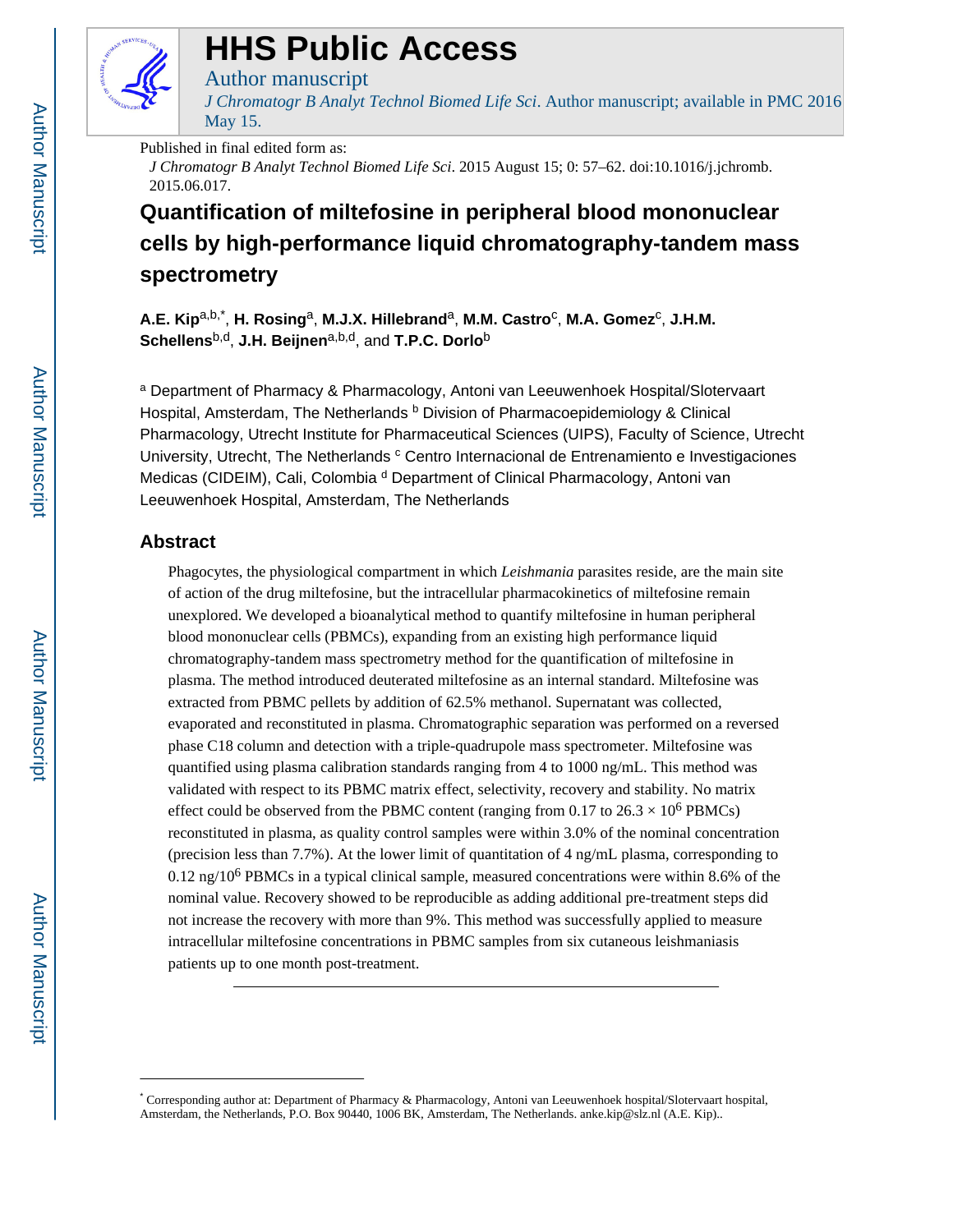# **1. Introduction**

The *Leishmania* parasite, causative agent of the neglected infectious disease leishmaniasis, resides and replicates within human phagocytes. These cells are therefore the main site of action of the antileishmanial drug miltefosine [1], however, the intracellular pharmacokinetics of the drug are currently unknown. Miltefosine is transported into cells both by passive incorporation in the cellular membranes (non-saturable from 20 to 200  $\mu$ M/8.2 to 82  $\mu$ g/mL) and by active carrier-mediated cellular transport (saturable at 50  $\mu$ M/ 20.4 μg/mL) [2,3]. In Dutch cutaneous leishmaniasis (CL) patients, the average steady-state plasma concentration, reached only in the last week of treatment during a standard 28-day miltefosine regimen, was 30.8 μg/mL [4]. Within the treatment period, the contribution of the active (saturable) transport is thus substantial and the relative contribution of both transport mechanisms on the intracellular miltefosine accumulation *in vivo* is expected to vary during treatment. The saturability of the active transport could result in substantial between-subject variability in intracellular miltefosine concentrations.

Resident tissue macrophages are the host cells for intracellular *Leishmania* survival and replication. Thus, intracellular drug quantification is pivotal to provide a better understanding of the drug disposition within the physiological compartment in which the parasites reside. Intracellular miltefosine concentrations better represent the drug concentrations to which the parasites are exposed and will probably relate more accurately to *Leishmania* drug susceptibility and pharmacokinetic/ pharmacodynamic relationships than plasma drug concentrations.

We have previously validated an LC/MS–MS assay to measure miltefosine in plasma [5]. Here we expand this method to intracellular measurements. In this assay peripheral blood mononuclear cells (PBMCs) were used as a model to assess intracellular miltefosine accumulation within human leukocytes. The sample pre-treatment was modified and a partial validation was executed. This assay was evaluated using PBMC samples from six Colombian CL patients treated with a miltefosine monotherapy.

# **2. Methods**

#### **2.1. Chemicals and reagents**

Miltefosine and phosphate buffered saline (PBS) were purchased from Sigma–Aldrich (Zwijndrecht, the Netherlands), and deuterated miltefosine (miltefosine-D4, Fig. 1) from Alsachim (Illkirch Graffenstaden, France). Acetonitrile, methanol and  $H_2O$  were obtained from Biosolve Ltd. (Valkenswaard, the Netherlands), ammonia 25%, triethylamine and acetic acid 99.8% from Merck (Amsterdam, the Netherlands) and Ficoll from GE Healthcare (Hoevelaken, the Netherlands). Blank Na-EDTA plasma was obtained from Bioreclamations (Baltimore, US).

# **2.2. Clinical sample collection and PBMC isolation**

Heparin-treated blood samples (10 mL for adults, 3 mL for children) were taken from CL patients (Section 2.7) and centrifuged 10 min at  $800 \times g$  at room temperature. All plasma was transferred and stored at −80 °C, while the remaining blood sample was diluted 1:4 in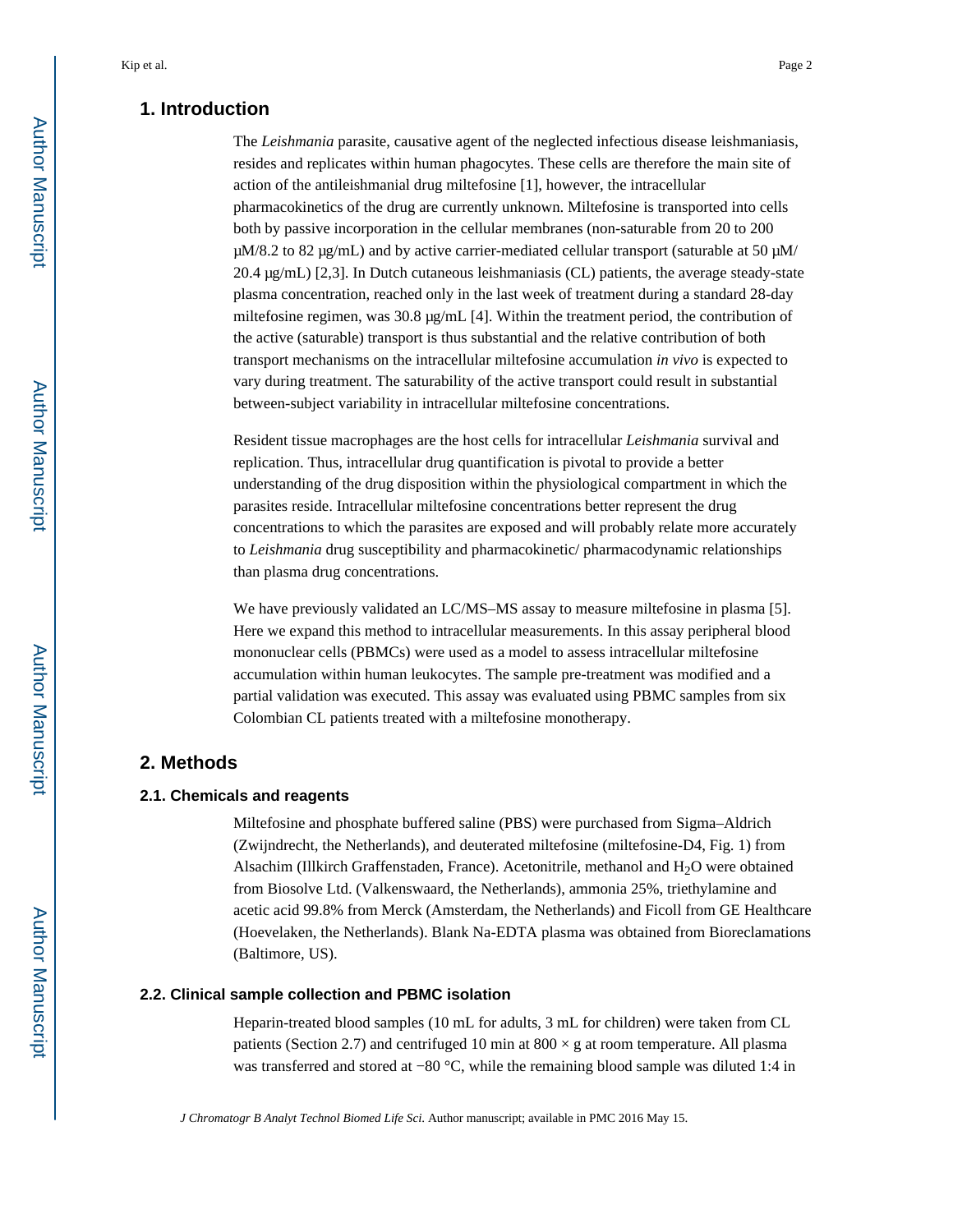PBS and placed over a Ficoll gradient at a 1:5 Ficoll-to-blood ratio. Samples were centrifuged 15 min at  $400 \times g$  at room temperature and the mononuclear leukocyte layer was isolated. Subsequently the cells were washed two times with 10 mL PBS, resuspended in 1 mL PBS and counted on a haemocytometer. Samples were centrifuged at  $800 \times g$ , the supernatant was removed, and the PBMC pellet stored at −80 °C. Plasma and PBMC pellets were transported on dry ice to the bioanalytical laboratory and stored at −20 °C until analysis.

The cell pellet was resuspended in 120 μL PBS, after which the cells were lysed by adding 200 μL methanol yielding a total volume of 320 μL 62.5% methanol-PBS ( $v/v$ ). The sample was vortexed and centrifuged for 5 min at  $20,000 \times g$ . The supernatant, referred to as the "PBMC lysate" was transferred to a 1.5 mL tube. Depending on the expected concentration, the PBMC lysate volume transferred varied between 50 μL (expected concentration above upper limit of quantitation, ULOQ) and 280 μL (expected concentration close to lower limit of quantitation, LLOQ). Finally, the PBMC lysate was evaporated under a gentle stream of nitrogen and reconstituted in 250 μL of blank Na-EDTA human plasma. These so-called "reconstituted PBMC samples" were handled as normal plasma samples (Section 2.5).

### **2.3. Preparation of plasma calibration standards and internal standard solution**

Calibration standards were prepared in plasma. A stock solution of 1 mg/mL miltefosine was prepared in methanol-water  $(1:1, v/v)$ . Calibration standard working solutions were further diluted from this stock solution with methanol–water  $(1:1, v/v)$  to final concentrations of 0.08, 0.2, 0.4, 1, 2, 4, 8, 16 and 20 μg/mL.

Calibration standards were freshly prepared before each run by spiking 570 μL of blank Na-EDTA human plasma with 30 μL of working solution, yielding calibration standards of 4, 10, 20, 50, 100, 200, 400, 800 and 1000 ng/mL. Two 250 μL aliquots were prepared per calibration standard and processed for each analytical run.

An internal standard working solution was prepared by dilution of a stock solution of 1 mg/mL deuterated miltefosine (miltefosine-D4) in methanol-water (1:1,  $v/v$ ) to 4000 ng/mL with methanol-water (1:1,  $v/v$ ).

# **2.4. Preparation of PBMC quality control samples**

A separate stock solution of 1 mg/mL miltefosine in methanol-water  $(1:1, v/v)$  was prepared from an independent weighing for the preparation of quality control (QC) samples. PBMC QC working solutions were diluted from this stock solution with methanolwater  $(1:1, v/v)$  to concentrations of 0.6, 15 and 37.5 μg/mL and an LLOQ working solution of 0.2 μg/mL.

To mimic the study samples, QC samples were prepared freshly by spiking 5 μL of working solution to 95 μL of blank PBMC lysate. To prepare blank PBMC lysate, blank PBMCs were isolated from human leukocyte buffy coat (~50 mL, freshly derived from 500 mL whole blood) purchased from Sanquin (Amsterdam, the Netherlands). 200 mL PBS was added to the buffy coat, and 25 mL aliquots of this suspension were each carefully added to 12.5 mL of high density centrifugation medium Ficoll. After a 20 min  $550 \times g$  centrifugation at 4 °C (without brake), the interface containing the PBMCs was transferred to a clean tube.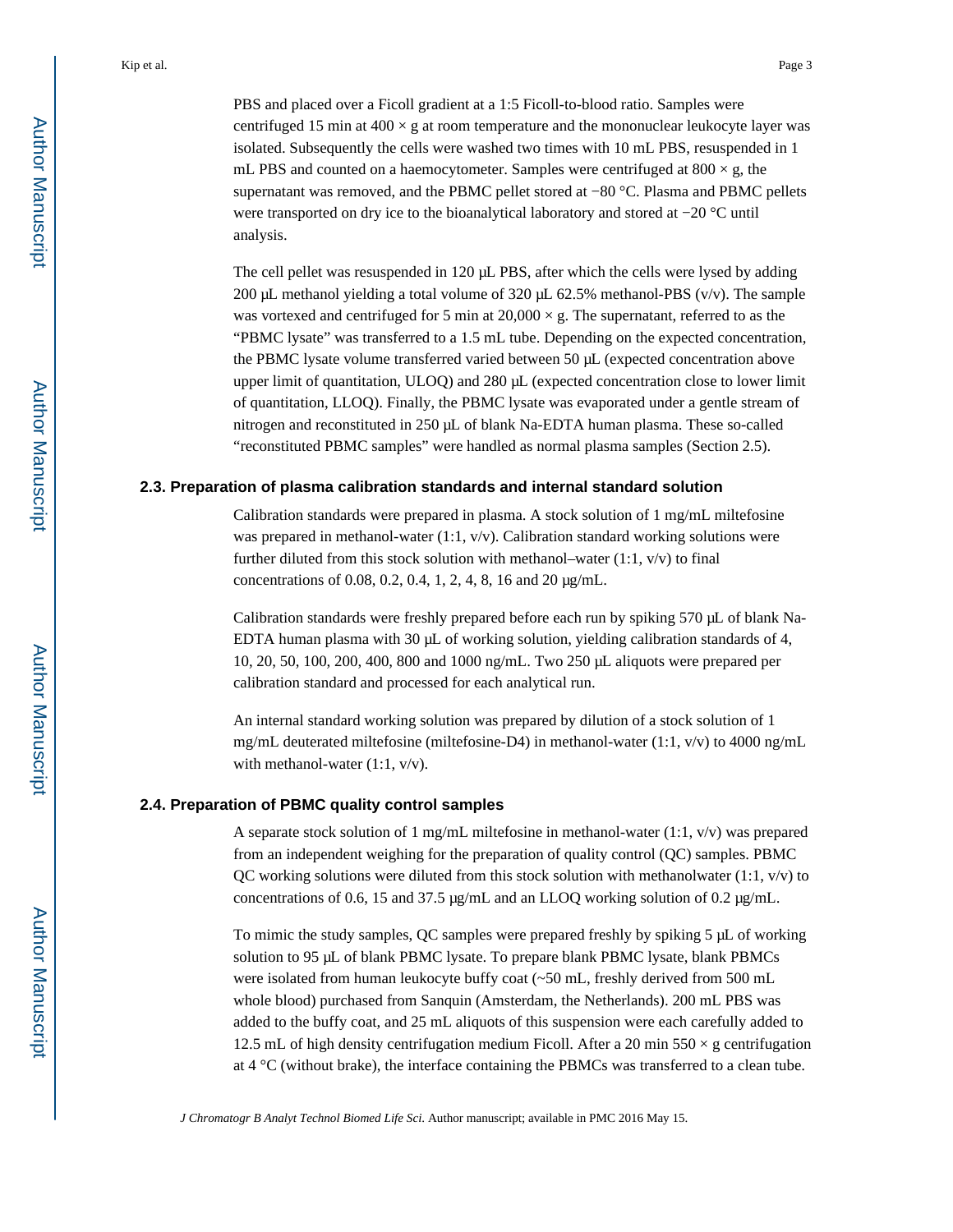Subsequently, the PBMCs of each aliquot were washed with 35 mL PBS and centrifuged at  $1500 \times g$  for 5 min at 4 °C (without brake). The supernatant was discarded and the pellet was resuspended in 300 μL PBS. All aliquots were pooled and a cell count was performed with a Cell Dyn Hematology analyzer (Abbott Diagnostics, Lake Forest, IL). After a  $3000 \times$ g centrifugation, PBS was removed to adjust the PBMC concentration to approximately 200  $\times$  10<sup>6</sup> cells per mL PBS, to obtain reconstituted PBMC QC samples containing 7.1  $\times$  10<sup>6</sup> cells, close to the mean found in patient samples (see Section 2.7). Depending on the final volume of blank PBMCs in PBS, a volume of methanol was subsequently added to obtain PBMC lysate of 62.5% methanol-PBS (v/v).

After spiking, the QCs were evaporated under a gentle stream of nitrogen and reconstituted in 250 μL of blank Na-EDTA human plasma. The final miltefosine concentrations of the reconstituted PBMC QCs were 12, 300 and 750 ng/mL (low; QCL, mid; QCM and high; QCH respectively). Considering an average of  $7.1 \times 10^6$  PBMCs in the reconstituted PBMC samples, this would correspond to concentrations of 0.42, 11 and 26 ng/ $10^6$  cells.

#### **2.5. Plasma sample preparation and LC-MS/MS analysis**

Reconstituted PBMC samples and plasma calibration standards were further prepared as previously described [5] with slight modifications. First, 25 μL of miltefosine-D4 (4000 ng/mL) was added to each 250 μL aliquot, except for double blanks to which 25 μL methanol-water  $(1:1, v/v)$  was added. All samples were briefly vortexed and subsequently 700 μL of acetic acid buffer (1 M, pH 4.5) was added. Samples were vortexed and centrifuged 5 min at  $23,100 \times g$  at room temperature. The extraction of miltefosine was performed on Bond Elut PH SPE cartridges (Agilent Technologies, Amstelveen, the Netherlands), which were first conditioned with 1 mL acetonitrile and subsequently 1 mL acetic acid buffer (1 M, pH 4.5). Afterwards, samples were loaded on the SPE cartridges and the cartridges were washed with 1 mL methanol–water (1:1, v/v). The analyte was eluted with two times 750 μL of 0.1% (v/v) triethylamine in methanol. The eluate was transferred to a glass autosampler vial and 10 μL was injected on the analytical column.

The chromatographic separation and LC–MS/MS analysis was performed as described previously [5], but the more sensitive API3000 triple-quadrupole mass spectrometer was used, which was equipped with a turbo-ionspray source (AB Sciex, Framingham, MA, USA). Mass spectrometer settings were optimized on the API3000. Miltefosine was monitored at a mass transition of *m/z* 408.5 to 125.1 and miltefosine-D4 at *m/z* 412.6 to 129.2.

# **2.6. Partial validation procedure for PBMC samples**

Due to the fact that this method is an extension of an existing previously validated method [5], a partial validation [6] was performed in which the following aspects were investigated.

**2.6.1. Matrix effect of PBMC content—**The amount of cells in PBMC pellets may vary from sample to sample due to physiological variability in the number of circulating PBMCs and the volume of blood collected. Additionally, PBMC lysate volumes transferred differ depending on the expected miltefosine concentration.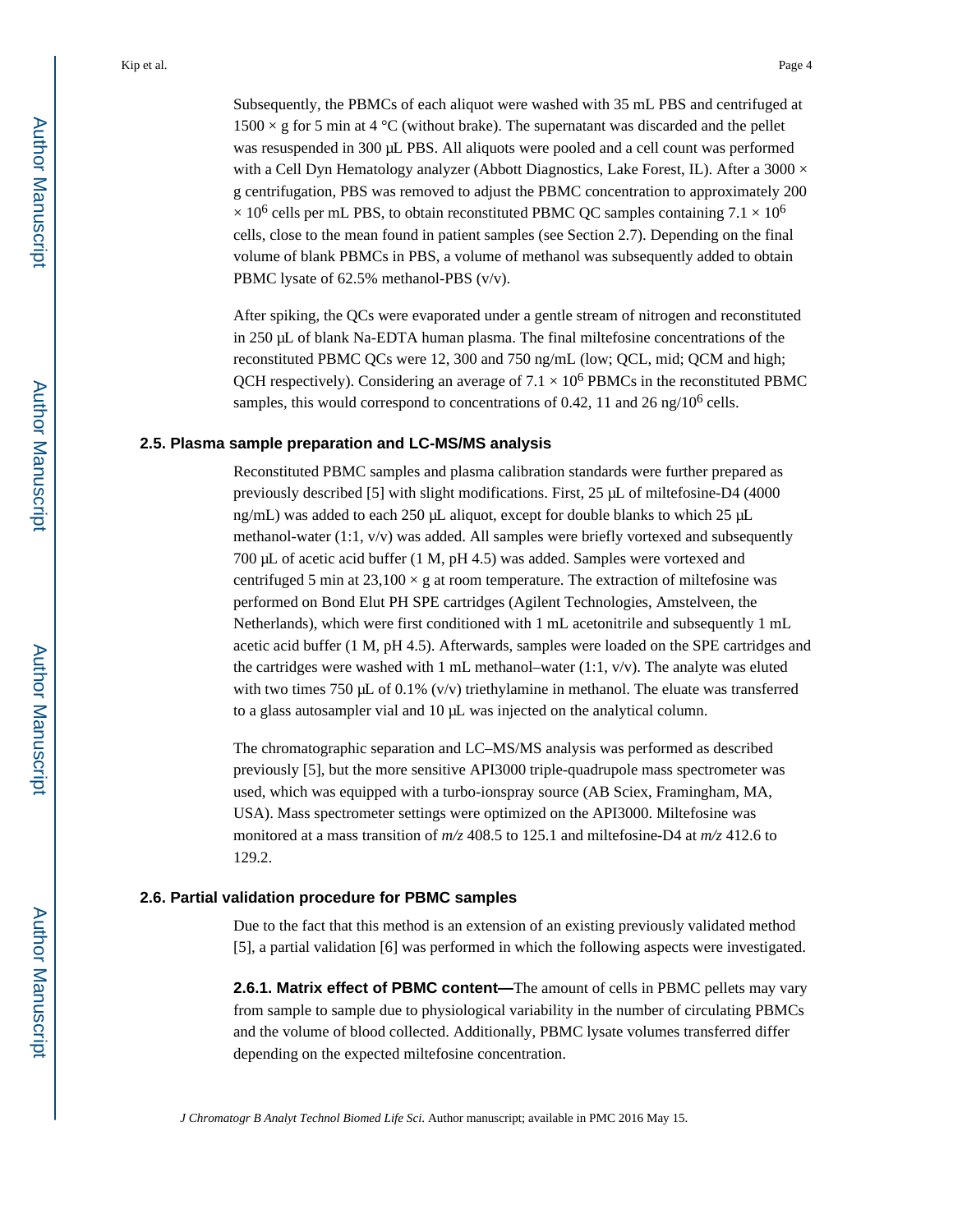To investigate the potential effect of PBMC content in the plasma matrix on the miltefosine quantification, blank PBMC samples in PBS were prepared containing different PBMC concentrations to yield reconstituted PBMC samples with final PBMC counts of 0.17, 4.0, 6.8, 16 and  $26 \times 10^6$  cells (a range covering the clinical samples received, see Section 2.7). The cells were lysed with methanol to obtain PBMC lysate of 62.5% methanol-PBS (v/v). The blank PBMC lysate was spiked at the QCL and QCH level in triplicate to yield concentrations of 12.2 and 761 ng/mL miltefosine in the reconstituted PBMC samples. A matrix effect was considered when the measured analyte concentration was outside 85– 115% of the nominal concentration.

**2.6.2. Selectivity—**Double blanks and LLOQ samples (5 μL working solution + 95 μL blank PBMC lysate) were prepared from blank PBMC lysate originating from six different individuals (six batches), to check the specificity and selectivity of this method. For four out of six batches, the signal-to-noise ratio of the LLOQ should be above 5 and the LLOQ samples should be within  $\pm 20\%$  of the nominal concentration.

**2.6.3. Recovery—One of the challenges in the determination of intracellular drug** concentrations is that it is not possible to truly mimic the uptake of the analyte by PBMCs, and therefore it is not possible to quantitatively assess the absolute pre-treatment recovery of miltefosine from PBMCs. Therefore we have investigated whether the relative recovery could be improved by applying different methods to lyse PBMCs. Three patient samples (Section 2.7) were pre-treated with three different methods: (a) the method described in Section 2.2; (b) same as (a), plus 1 hour freeze at  $-20$  °C; (c) same as (b), plus 30 min sonication. Additionally, microbead homogenization was evaluated on eight other patient samples in which the PBMC pellets appeared to not be homogeneously suspended.

If the additional yield due to an extra pre-treatment step was less than 15% for at least two thirds of the samples, it was not included in the final pre-treatment method.

**2.6.4. Stability in 62.5% methanol-PBS (v/v)—**PBMC lysate stability was tested by spiking blank PBMC lysate at QCL and QCH level in triplicate. The samples were stored at −20 °C for 15 days. Stability was considered acceptable when the measured analyte concentration was within 85–115% of the nominal concentration.

#### **2.7. Clinical application**

PBMC and plasma samples were collected from January 2012 to October 2013 in an open label non-randomized pharmacokinetic clinical trial of miltefosine in children and adults with CL. This study was approved and monitored by the institutional review board for ethical conduct of research involving human subjects of the Centro Internacional de Entrenamiento e Investigaciones Médicas (CIDEIM), in accordance with national (resolution 8430, República de Colombia, Ministry of Health, 1993) and international (Declaration of Helsinki and amendments, World Medical Association, Fortaleza, Brasil, October 2013) guidelines. Samples were collected nominally on day 1, 15 and 28 of a 1.8– 2.5 mg/kg/day 28-day miltefosine regimen, and one, two, three and five months after treatment. Eleven patient samples were used for the bioanalytical validation of the recovery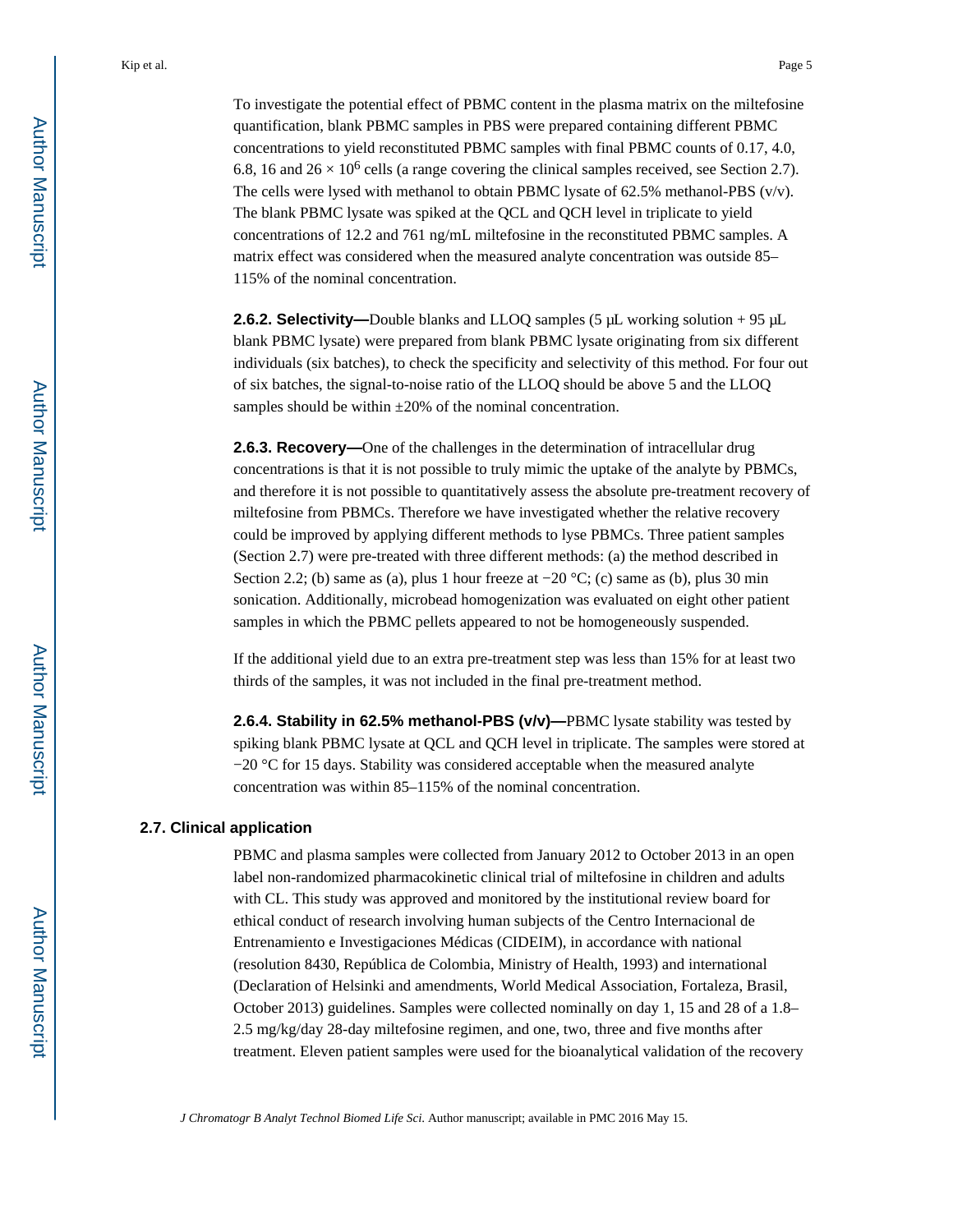within this method. Subsequently, samples obtained from six patients in this study were included as a clinical validation to show the robustness and applicability of the developed method.

As described in Section 2.2, PBMC samples were reconstituted in 250 μL plasma and quantified using plasma calibration standards, therefore the measured concentrations are in ng/mL plasma. These concentrations were corrected for the dilution factor (DF, Eq. (1)) and multiplied by 320/1000 μL to calculate the total amount of miltefosine in the pellet (Eq. (2)).

Subsequently, this value was converted to amount of miltefosine per 10<sup>6</sup> cells, based on the sample cell counts (Eq. (3)). The mean number of PBMCs in the reconstituted PBMC sample for the six patients (total samples,  $n = 25$ ) was  $6.8 \times 10^6$  PBMCs, with a range from 0.72 to  $23 \times 10^6$  PBMCs.

The intracellular miltefosine concentration was calculated by using an average volume of 283 fl for a single peripheral blood mononuclear cell [7], equal to  $0.000283$  mL per  $10^6$  cells (Eq. (4), in which "IC" stands for intracellular).

$$
DF = \frac{PBMC \quad lysate \quad transferred \ (\mu L)}{250 \quad \mu L} \tag{1}
$$

$$
MILT\left(\frac{ng}{pellet}\right) = \frac{[MILT]_{measured} \left(\frac{ng}{mL}\right)}{DF} \times \frac{320\mu L}{1000\mu L} \quad (2)
$$

$$
MILT\left(\frac{ng}{10^6 \text{cells}}\right) = \frac{MILT\left(\frac{ng}{\text{peller}}\right)}{\text{cell} \cdot \text{count}\left(\frac{\# \text{cells}}{\text{peller}}\right)} \times 10^6 \text{cells} \quad (3)
$$

$$
[MILT]_{\text{IC}} \left(\frac{\mu g}{\text{mL}}\right) = \frac{MILT \left(\frac{\text{ng}}{10^6 \text{ cells}}\right)}{10^3 \left(\frac{\text{ng}}{\mu g}\right) \times 0.000283 \left(\frac{\text{mL}}{10^6 \text{cells}}\right)} \quad (4)
$$

# **3. Results and discussion**

#### **3.1. Matrix effect of PBMC content**

Table 1 shows the matrix effect of the different PBMC amounts in the reconstituted PBMC samples. The bias was within 3.0% of the nominal concentration and the coefficient of variation (CV%) within 7.7%. It can be concluded that the PBMC counts expected in clinical practice do not influence the accuracy of the method and that there was no additional matrix effect due to the PBMC content.

## **3.2. Selectivity**

A peak with the same retention time and mass transition as miltefosine was observed both in plasma and reconstituted PBMC double blanks (reconstituted in the same plasma), possibly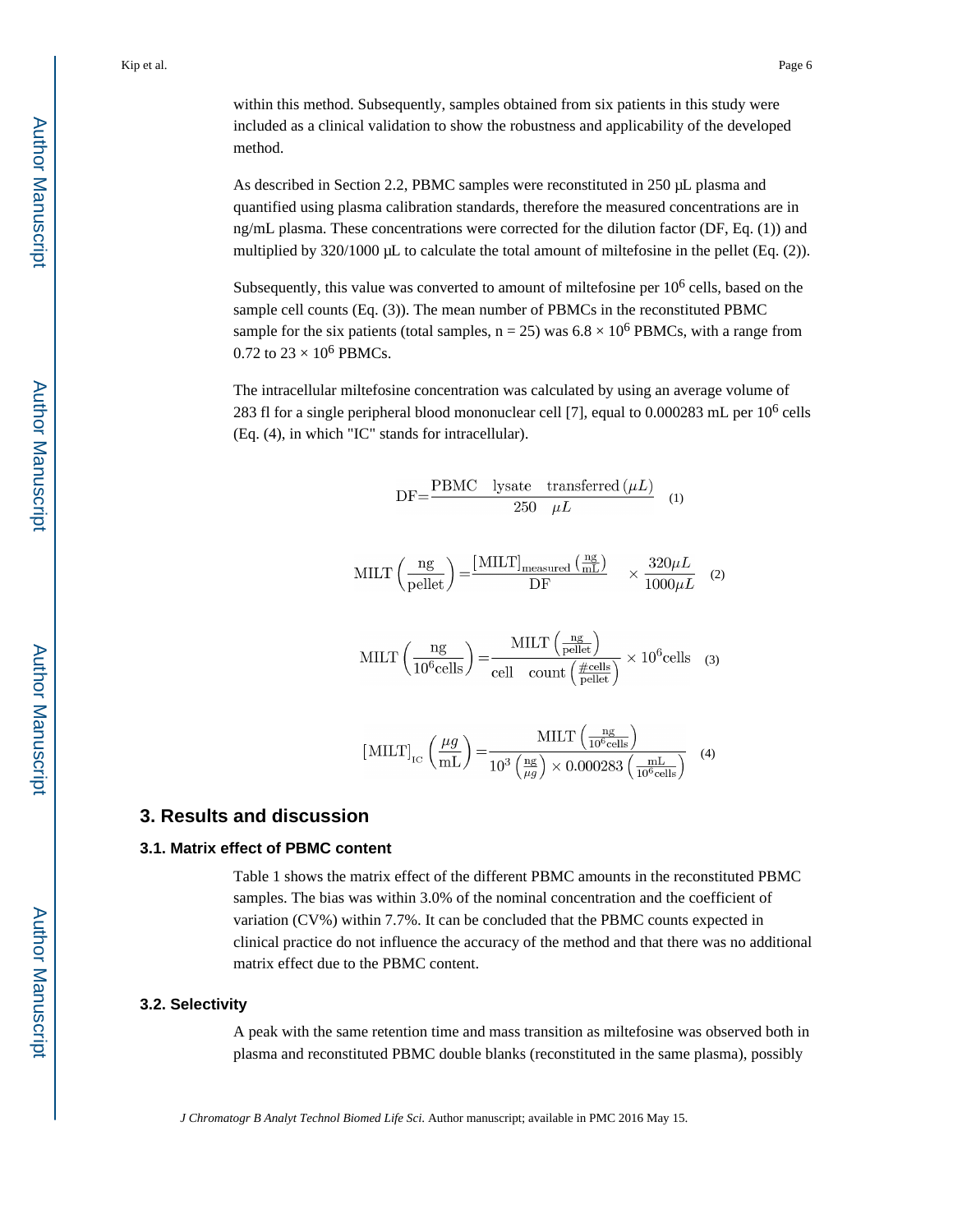due to a memory effect. The memory effect was constant over the run and did not decrease in intensity as for the 20 plasma double blanks injected within one run, the memory peak remained at an average signal of 22% of the LLOQ. This memory effect was not observed in the previously validated method [5], but this could possibly be explained by the increased sensitivity as a result of a change in the mass spectrometer. The memory effect was independent of the injected sample and no additional effect was measured after injecting the ULOQ. Reconstitution solvents were tested and found not to be contaminated. For 5 out of the 6 tested batches of PBMCs, the interference in the blanks was an average of 23% of the LLOQ and was thus comparable to the interference found in the plasma of the reconstituted PBMC sample. The interference was constant over the run and therefore the calibration standards corrected for this. The accuracies of the LLOQ samples were within 94.1% and 108.6% of the nominal concentration and were therefore found to be acceptable. Because the six PBMC batches each contained different cell amounts, the highest of the six (8.5  $\times$  10<sup>6</sup>) cells in the reconstituted PBMC sample) was taken as a reference to calculate an LLOQ of 0.12 ng per million cells. It should be mentioned that the LLOQ is dependent on the amount of PBMCs in the reconstituted PBMC sample, as the LLOQ (expressed per million cells) decreases with an increase of the amount of cells isolated. Fig. 2 shows representative chromatograms of a double blank, LLOQ and QCL sample.

It could be argued that because the memory peak in double blanks is higher than 20% of the LLOQ the selectivity is not sufficient, as the signal to noise ratio is below 5. However, because the miltefosine signal in double blanks is stable between different batches of plasma and PBMC matrices, and because the LLOQ is still measured precisely and accurately, the selectivity of the assay was considered acceptable.

#### **3.3. Recovery**

The addition of a freezing or sonication step did not yield an increase in intracellular miltefosine recovery of more than 5%. The increase in miltefosine recovery due to microbead homogenization was less than 9% for seven out of eight patient samples. It was concluded that the method had an acceptable reproducibility regarding the release of miltefosine from PBMCs and therefore these extra steps were not added to the pre-treatment method.

#### **3.4. Stability in 62.5% methanol-PBS (v/v)**

QCs spiked in PBMC blank lysate were stable for at least 15 days at −20 °C. The mean measured concentrations were 99.2% and 98.6% of the nominal concentration for QCL and QCH, respectively, with acceptable variation (<3.2%).

#### **3.5. Clinical application**

Plasma concentration-time curves and corresponding intracellular concentration-time curves for six CL patients are presented in Fig. 3. The intracellular miltefosine kinetic profile is similar to the kinetic profile of miltefosine plasma concentrations. This is particularly clear for patient 1, who showed a decline in miltefosine concentration between day 14 and day 28 of treatment which is apparent for both plasma and intracellular concentrations. Intracellular miltefosine concentrations were measurable up to one month post-treatment, and for patient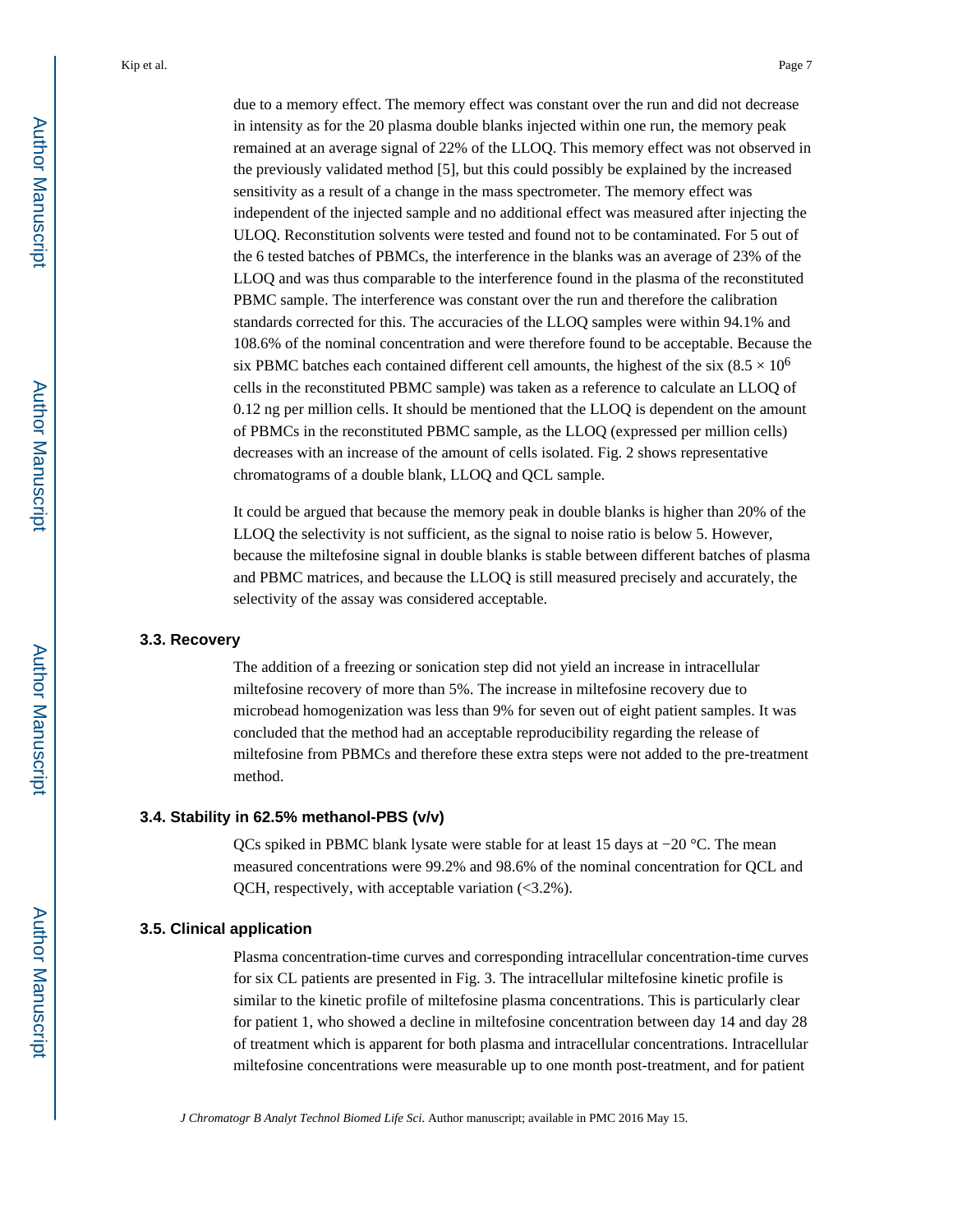3 even up to two months post-treatment due to the high number of PBMCs isolated. Interestingly, end-of-treatment intracellular miltefosine concentrations are higher than the plasma miltefosine concentrations, indicating that an accumulation of miltefosine takes place in PBMCs.

# **4. Conclusion and future perspectives**

A pre-treatment method, additional to a previously validated method for quantitation of miltefosine in plasma, was successfully developed and validated to measure miltefosine concentrations in isolated PBMCs. The method showed to be reproducible and selective, and the LLOQ was sufficient to quantify intracellular miltefosine concentrations in patient samples up to one month post-treatment. The LLOQ of this assay was 0.12 ng miltefosine per million cells, based on  $8.5 \times 10^6$  cells in the reconstituted PBMC sample. To allow for quantification of miltefosine for a longer period after treatment, the LLOQ could be further decreased by augmenting the number of isolated PBMCs per sample or by using more sensitive mass spectrometry equipment.

An initial exploration of intracellular miltefosine concentrations in samples from CL patients showed similar kinetic profiles in intracellular and plasma concentrations, and suggests drug accumulation in PBMCs. Since miltefosine is used in the treatment of infection with the intracellular *Leishmania* parasite, intracellular pharmacokinetic data can enrich our understanding of the exposure-response relationship of this drug. The here presented bioanalytical method can be applied to further establish this relationship.

## **Acknowledgements**

We gratefully acknowledge the patients participating in this study, their families, and community leaders. We thank CIDEIM personnel, Isabel Guasaquillo, Adriana Navas and Angelica Mera for processing of blood samples, and the clinical team in CIDEIM Cali and Tumaco, Jimena Jojoa, Wilson Cortes, Mary Luz Hurtado and Dr. Mabel Castillo for their assistance in patient diagnosis, recruitment, enrollment and follow up. This work received financial support from COLCIENCIAS grant # 2229-519-28930. MMC was a recipient of COLCIENCIAS Young Investigator Award, Contract # 0040-2012. We thank Paladin Labs Inc. for providing adult and pediatric formulations of miltefosine.

# **References**

- [1]. Dorlo TPC, Balasegaram M, Beijnen JH, de Vries PJ. Miltefosine: a review of its pharmacology and therapeutic efficacy in the treatment of leishmaniasis, J. Antimicrob. Chemother. 2012; 67:2576–2597.
- [2]. Ménez C, Buyse M, Farinotti R, Barratt G. Inward translocation of the phospholipid analogue miltefosine across Caco-2 cell membranes exhibits characteristics of a carrier-mediated process. Lipids. 2007; 42:229–240. [PubMed: 17393228]
- [3]. Ménez C, Buyse M, Dugave C, Farinotti R, Barratt G. Intestinal absorption of miltefosine: contribution of passive paracellular transport. Pharm. Res. 2007; 24:546–554. [PubMed: 17252190]
- [4]. Dorlo TPC, van Thiel PPAM, Huitema ADR, et al. Pharmacokinetics of miltefosine in Old World cutaneous leishmaniasis patients, Antimicrob. Agents Chemother. 2008; 52:2855–2860.
- [5]. Dorlo TPC, Hillebrand MJX, Rosing H, Eggelte TA, de Vries PJ, Beijnen JH. Development and validation of a quantitative assay for the measurement of miltefosine in human plasma by liquid chromatography-tandem mass spectrometry. J. Chromatogr. B Analyt. Technol. Biomed. Life Sci. 2008; 865:55–62.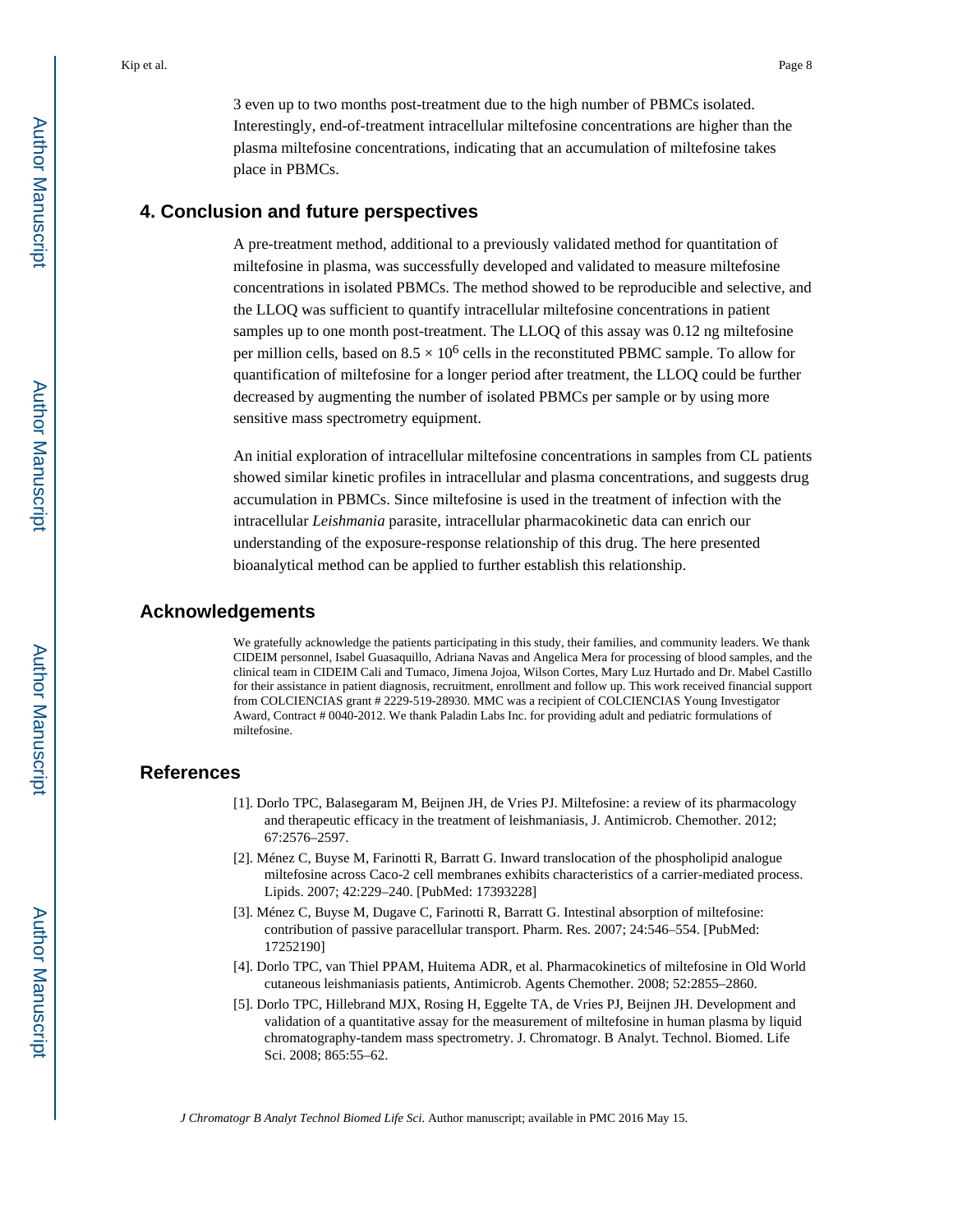- [6]. US Food and Drug Administration FDA, Guidance for Industry: Bioanalytical Method Validation. US Department of Health and Human, Services Food and Drug Administration, and Center for Drug Evaluation and Research. 2001. http://www.fda.gov/downloads/Drugs/Guidances/ ucm070107 pdf[http://www.fda.gov/downloads/Drugs/Guidances/ucm070107 pdfA](http://www.fda.gov/downloads/Drugs/Guidances/ucm070107pdf)vailable from
- [7]. Simiele M, D'Avolio A, Baietto L, et al. Evaluation of the mean corpuscular volume of peripheral blood mononuclear cells of HIV patients by a coulter counter to determine intracellular drug concentrations, Antimicrob. Agents Chemother. 2011; 55:2976–2978.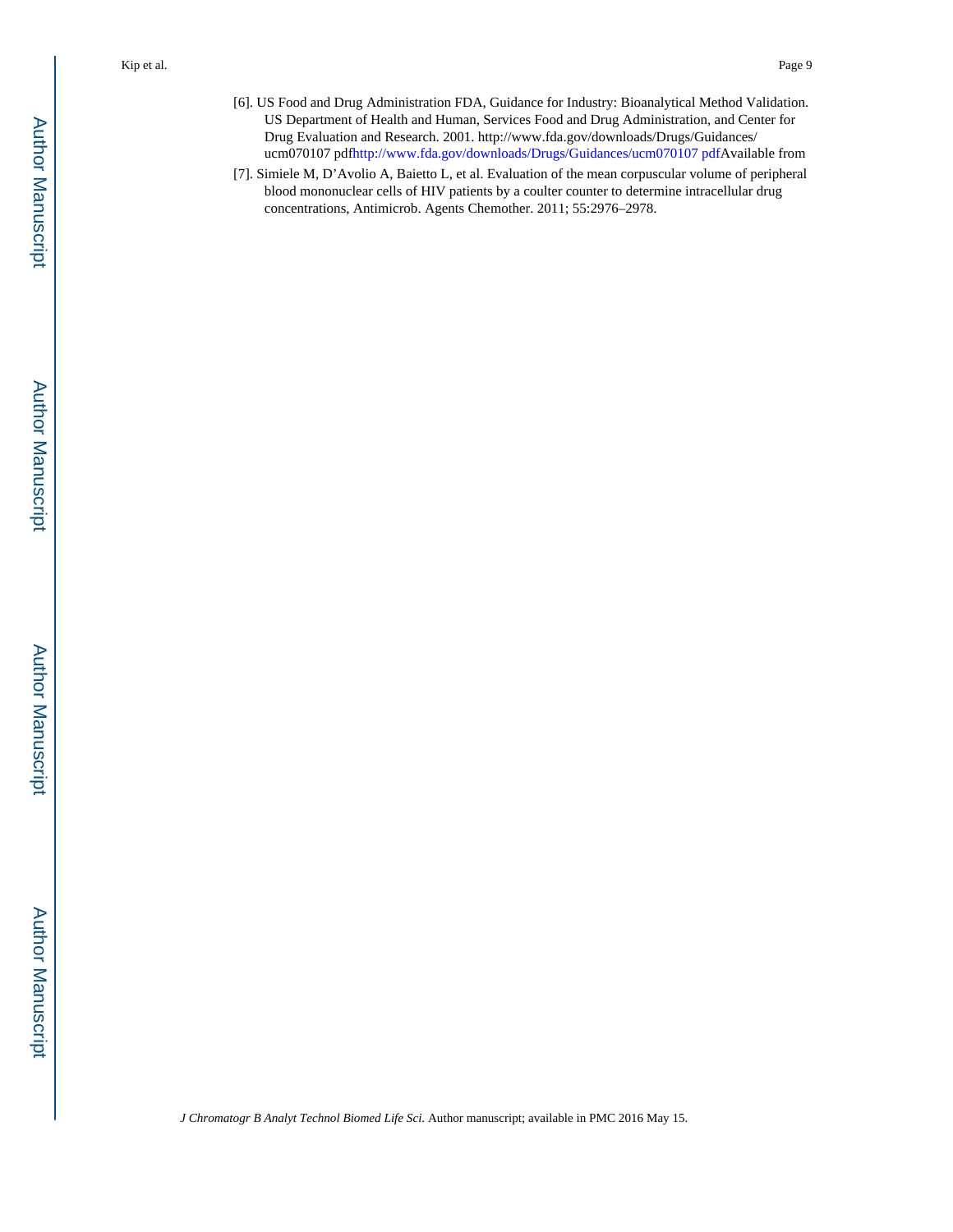



Structural formulas of miltefosine (I) and the internal standard miltefosine-D4 (II), indicating the *m/z* fragments.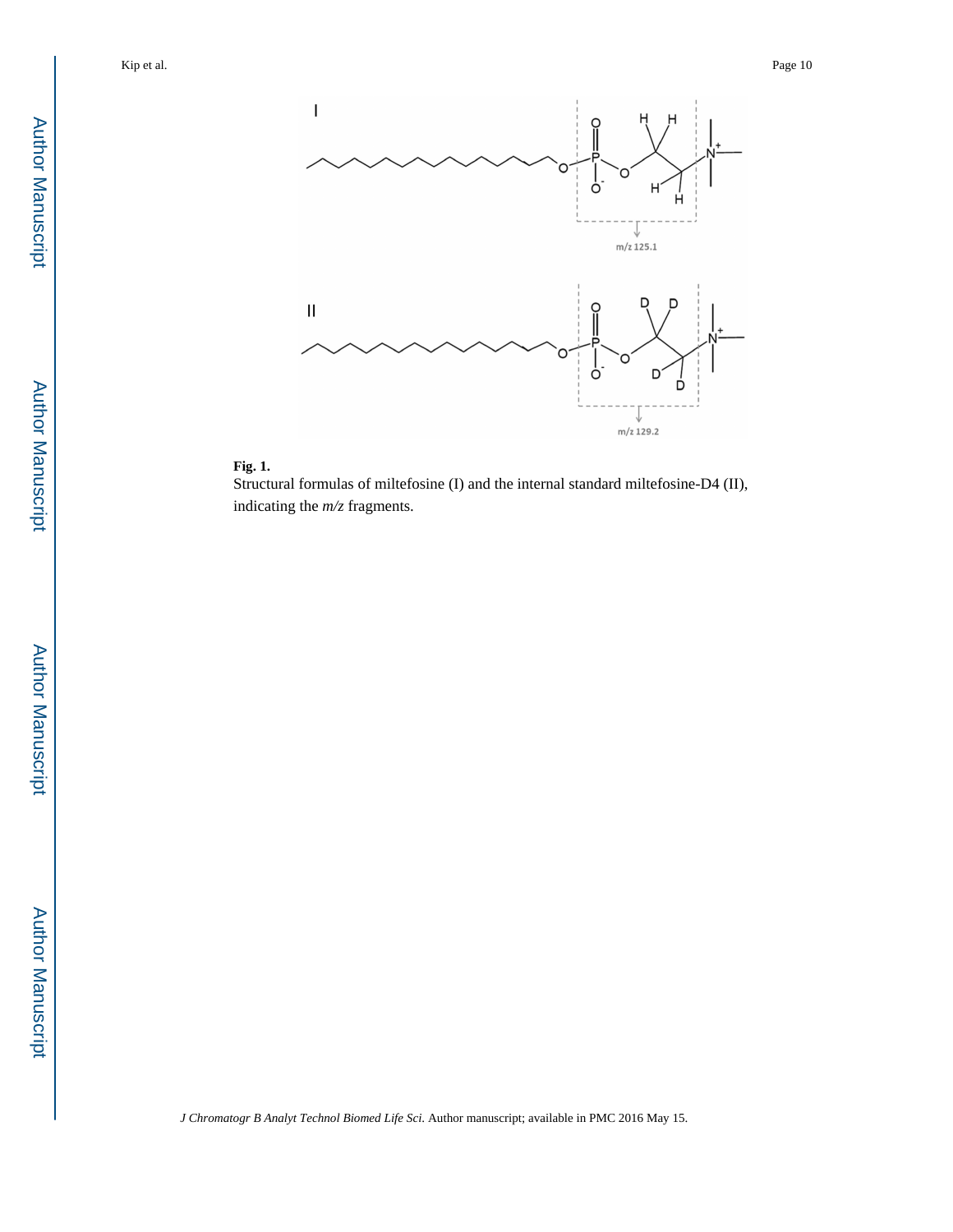

### **Fig. 2.**

Representative ion chromatograms of the (1) double blank; (2) LLOQ (4 ng/mL) and (3) QCL (12.2 ng/mL). The left panel (a) shows the miltefosine ion chromatogram and the right panel (b) the internal standard miltefosine-D4 ion chromatogram.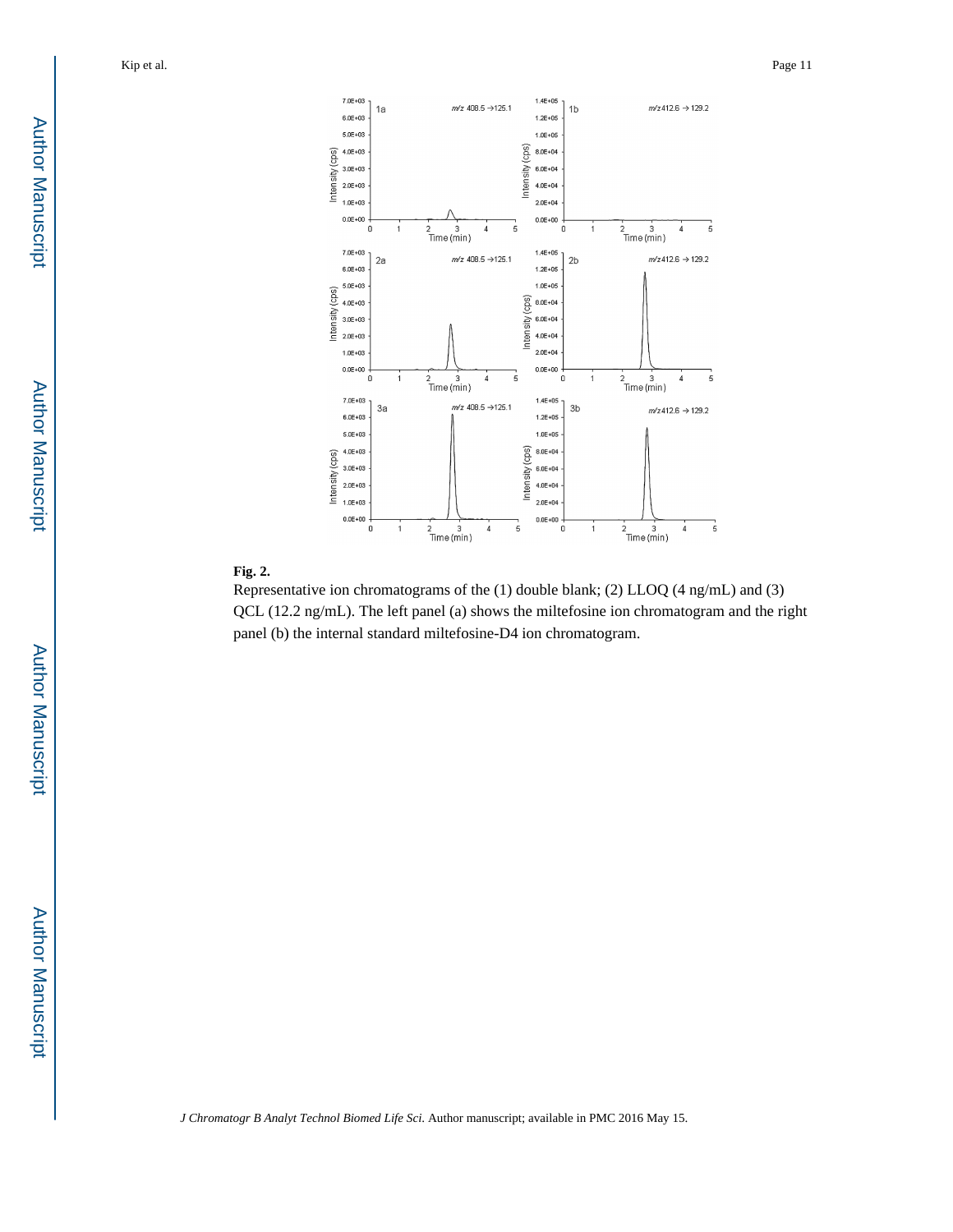

# **Fig. 3.**

Representative concentration-time curves of miltefosine plasma concentrations (solid line) and intracellular miltefosine concentrations (dashed line) for six cutaneous leishmaniasis patients. The vertical grey dashed line indicates the end of treatment.